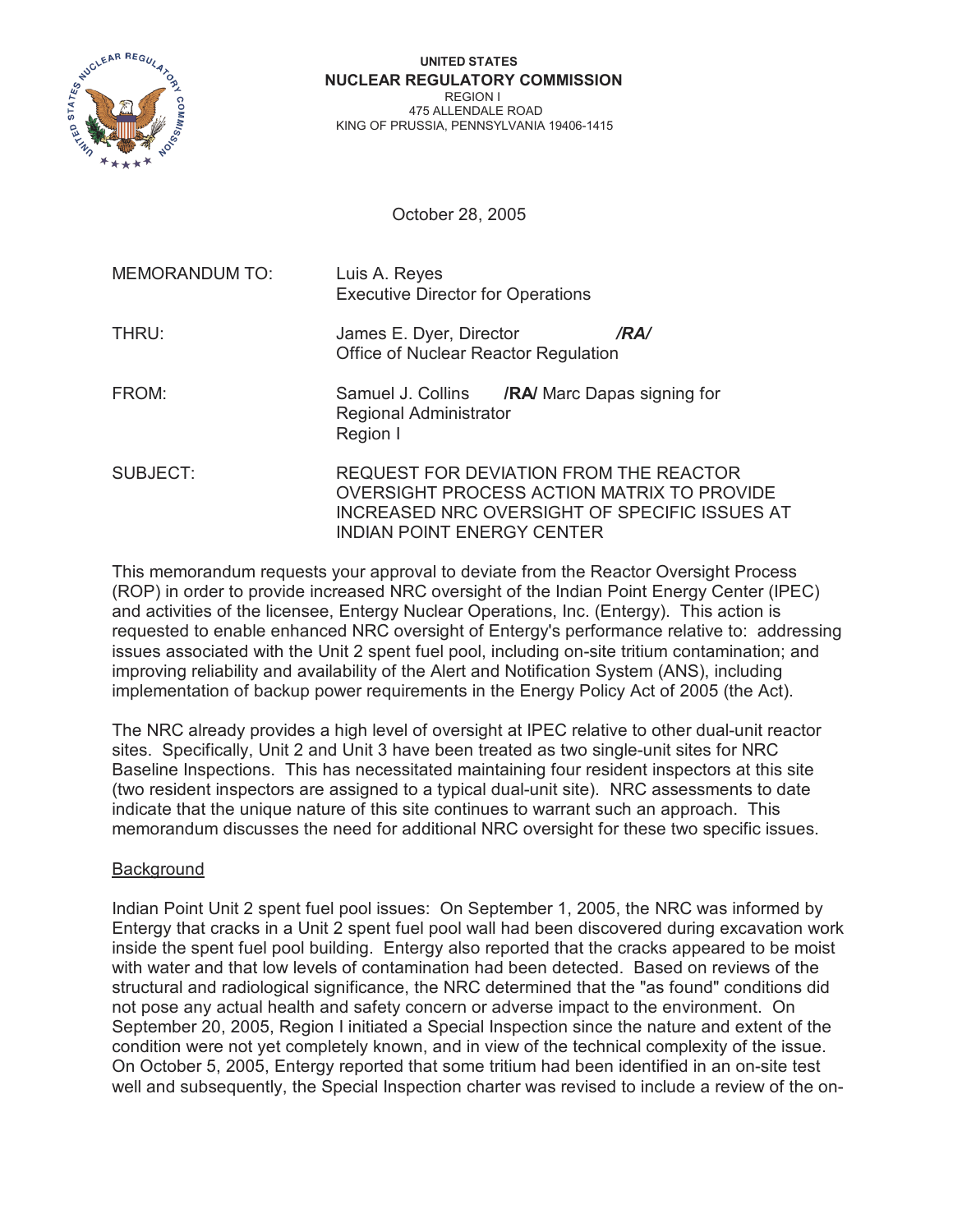# Luis A. Reves 2

site tritium contamination. The Special Inspection is expected to continue for several additional weeks to address the charter requirements and inform NRC's plans for followup activities.

Indian Point Siren Issues: The Indian Point ANS has experienced performance problems in the recent past including: primary and back-up actuation system problems, siren monitoring system failures, and some actual siren failures. These are long standing issues that continue to generate a considerable level of concern within the communities that rely upon the system for alert notification. Additionally, Entergy will be required to modify the ANS in response to the new requirement that was included in the Act.

# Deviation Basis

The ROP Action Matrix includes a range of licensee and NRC actions for each column of the Matrix. However, as discussed in Inspection Manual Chapter 0305, "Operating Reactor Assessment Program," there may be instances in which the actions prescribed by the Action Matrix may not be sufficient. In the case of IPEC, the staff considers it prudent to apply additional inspection focus to specific areas, even though licensee performance in these areas has not crossed any specific thresholds mandating additional regulatory oversight.

The NRC is closely monitoring Entergy's efforts to evaluate and correct apparent leakage from the Indian Point Unit 2 spent fuel pool. Although low levels of tritium have been found in on-site monitoring locations, we see no hazard to public health and safety, and we expect any off-site radiological releases to be very small (i.e., offsite doses, if any, would be negligible with respect to normal background). Additional NRC oversight of the Unit 2 spent fuel pool and on-site tritium contamination issues is warranted to provide continued NRC attention to licensee implementation of its action plans.

Also, the NRC is on a path to ensure that Entergy improves the reliability and availability of the ANS, and effectively implements backup power requirements of the Act. NRC received letters from Entergy on October 26, 2005, outlining the actions Entergy plans to take to further address these two areas. Staff in the NRC Headquarters and Region I offices will work closely together on these matters and our proposed followup will include above-normal levels of inspection. On November 16, 2005, the NRC staff, the Department of Homeland Security/Federal Emergency Management Agency, and Entergy will have a public meeting to discuss implementation of the Act. At that meeting, Entergy will also provide information regarding its actions to improve the reliability and availability of the existing system. After the meeting, the NRC staff will issue a formal regulatory requirement for backup power to the ANS.

# Planned Actions

1. Unit 2 Spent Fuel Pool Leakage and On-Site Tritium Contamination

We request endorsement to use additional NRC inspection resources to provide specialized inspections, on a quarterly basis and as-needed, to evaluate Entergy's performance and progress relative to implementation of its action plan and identified milestones for:

(a) determining the location of the Unit 2 spent fuel pool leak(s), repairing the affected area(s), and installing a leak detection/monitoring system; and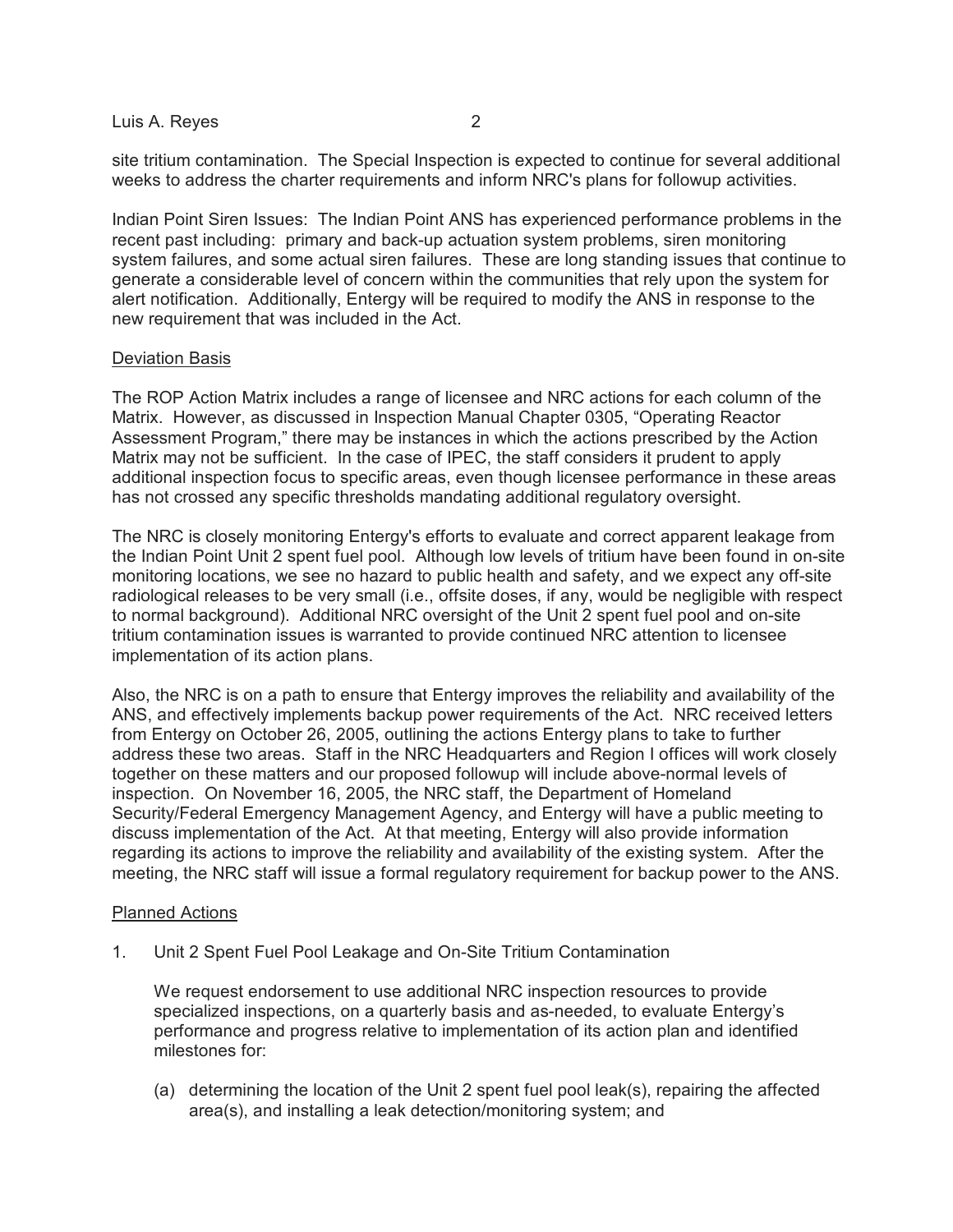Luis A. Reves 3

(b) characterizing the on-site tritium contamination, determining the source(s) of the contamination, and establishing appropriate monitoring and control.

Further, Region I expects to engage in enhanced coordination with New York State and local government officials regarding on-site and off-site ground water samples and results.

The proposed efforts associated with enhanced monitoring of the Indian Point Unit 2 spent fuel pool issues and on-site tritium contamination are estimated to involve about 0.75 FTE of effort through calendar year 2006. These activities are expected to continue until the NRC is satisfied that the leakage of water from the Unit 2 spent fuel pool has either been stopped or is being effectively monitored and controlled; and on-site tritium contamination has been properly characterized, and is being effectively monitored and controlled.

2. Reliability and Availability of the ANS

We request endorsement to use additional NRC resources to provide specialized inspection of Entergy's performance and progress relative to:

- (a) resolving reliability and availability issues with the current ANS. Additional specialized inspections will be conducted, as necessary, to confirm that ANS problems are effectively corrected; to observe ANS testing; and to review modification and repair activities.
- (b) ensuring the design, installation, and testing of the new ANS conform to NRC regulatory requirements, the approved FEMA design requirements, and the Act.

The proposed efforts associated with enhanced monitoring of the Indian Point ANS are estimated to involve about 0.5 FTE of effort through calendar year 2006. These activities are expected to continue until the NRC is satisfied that the existing ANS demonstrates reliable operation over a period of time; and, subsequently, upon installation, that the new modified ANS demonstrates reliable performance and has been confirmed to comport with NRC requirements to be levied per the Act.

The actions we propose in this memorandum for IPEC represent a customized approach that considers factors beyond each unit's Action Matrix categorization. This approach, which requires your specific approval, is consistent with the underlying concepts of Inspection Manual Chapter 0305. Consistent with the Staff Requirements Memorandum dated May 27, 2004, a copy of this Deviation Memorandum will be provided to the Commission and the deviation will be discussed at the next Agency Action Review Meeting. Pending your approval, the NRC staff will coordinate communications to ensure that the licensee and stakeholders are appropriately informed.

*/RA Martin J. Virgilio Acting For 10/31/05/*

Approval:

Luis A. Reyes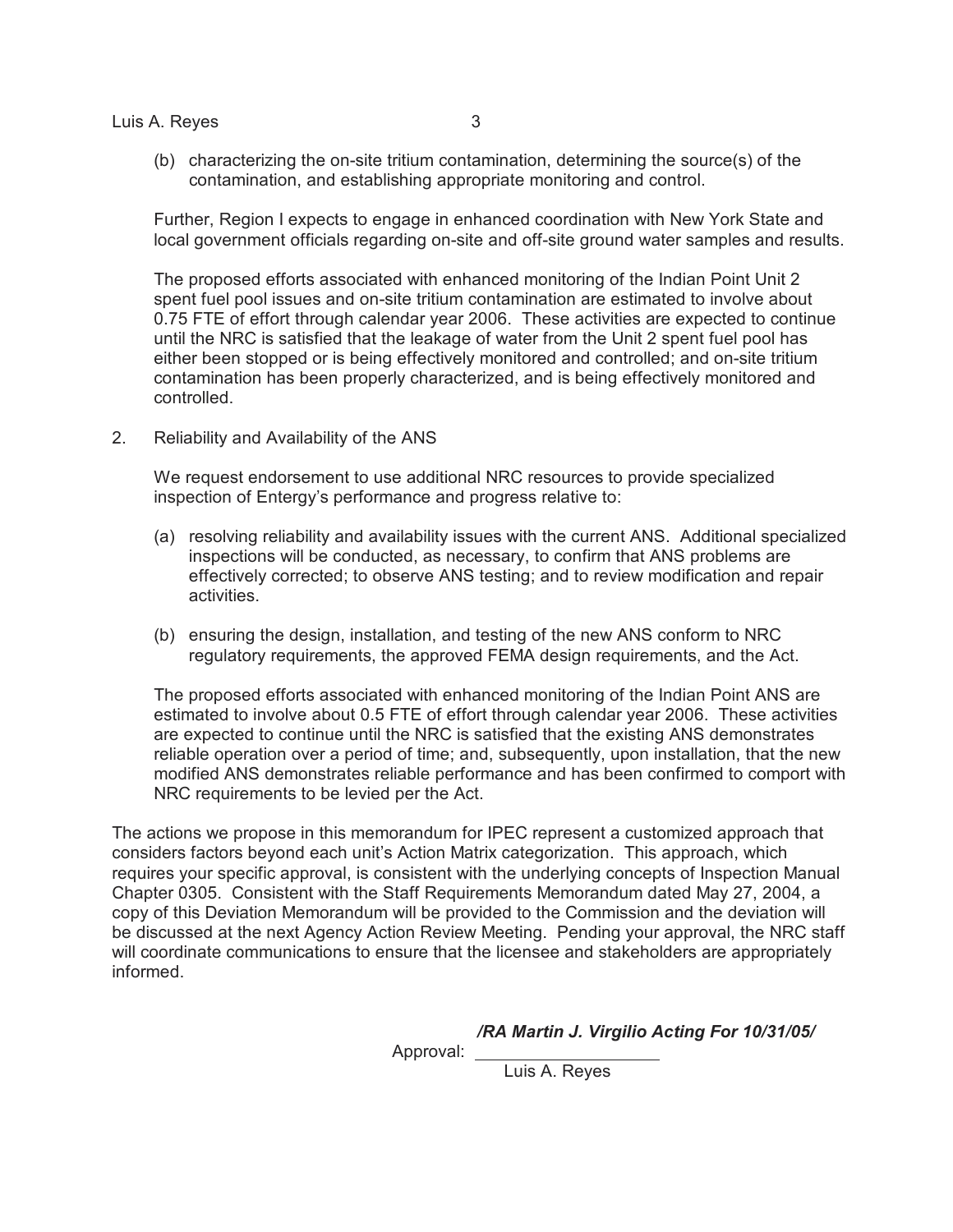#### DISTRIBUTION:

| S. Collins, ORA, RI |
|---------------------|
| A. Blough DRS, RI   |
| J. Dyer, NRR        |
| W. Borchardt, NRR   |
| B. Boger, NRR       |
| J. Boska, NRR       |
| S. Richards, NRR    |
| C. Holden, NRR      |
| D. Collins, NRR     |
| E. Leeds, NSIR      |
| M. Mamish, NSIR     |

R. Pascarelli, NRR S. Lee, OEDO B. McDermott, DRP, RI B. Holian, DRP, RI K. Farrar, ORA, RI D. Holody, ORA, RI D. Screnci, ORA, RI M. Cox, DRP, RI T. Hipschman, DRP, RI J. White, DRS, RI R. Lorson, DRS, RI

DOCUMENT NAME: E:\Filenet\ML053010404.wpd

SISP Review \_\_ BJM \_\_ (Reviewer's initials)

After declaring this document "An Official Agency Record" it **will** be released to the Public. **To receive a copy of this document, indicate in the box:** "**C**" = Copy without attachment/enclosure "**E**" = Copy with attachment/enclosure "**N**" = No copy

| OFFICE      | RI/DRS   | RT/DRP     | RI/DRS   | 'DRS<br>RI/ |  |
|-------------|----------|------------|----------|-------------|--|
| <b>NAME</b> | JWhite   | BMcDermott | RLorson  | ABlough     |  |
| DATE        | 10/28/05 | 0/28/05    | 10/28/05 | 10/28/05    |  |

| OFFICE      | NSIR     | <b>NRR</b> | RI/RA         | NRR      |  |
|-------------|----------|------------|---------------|----------|--|
| <b>NAME</b> | ELeeds   | MCase      | SCollins/MLD1 | JDyer    |  |
| DATE        | 10/28/05 | 10/28/05   | 10/28/05      | 10/28/05 |  |